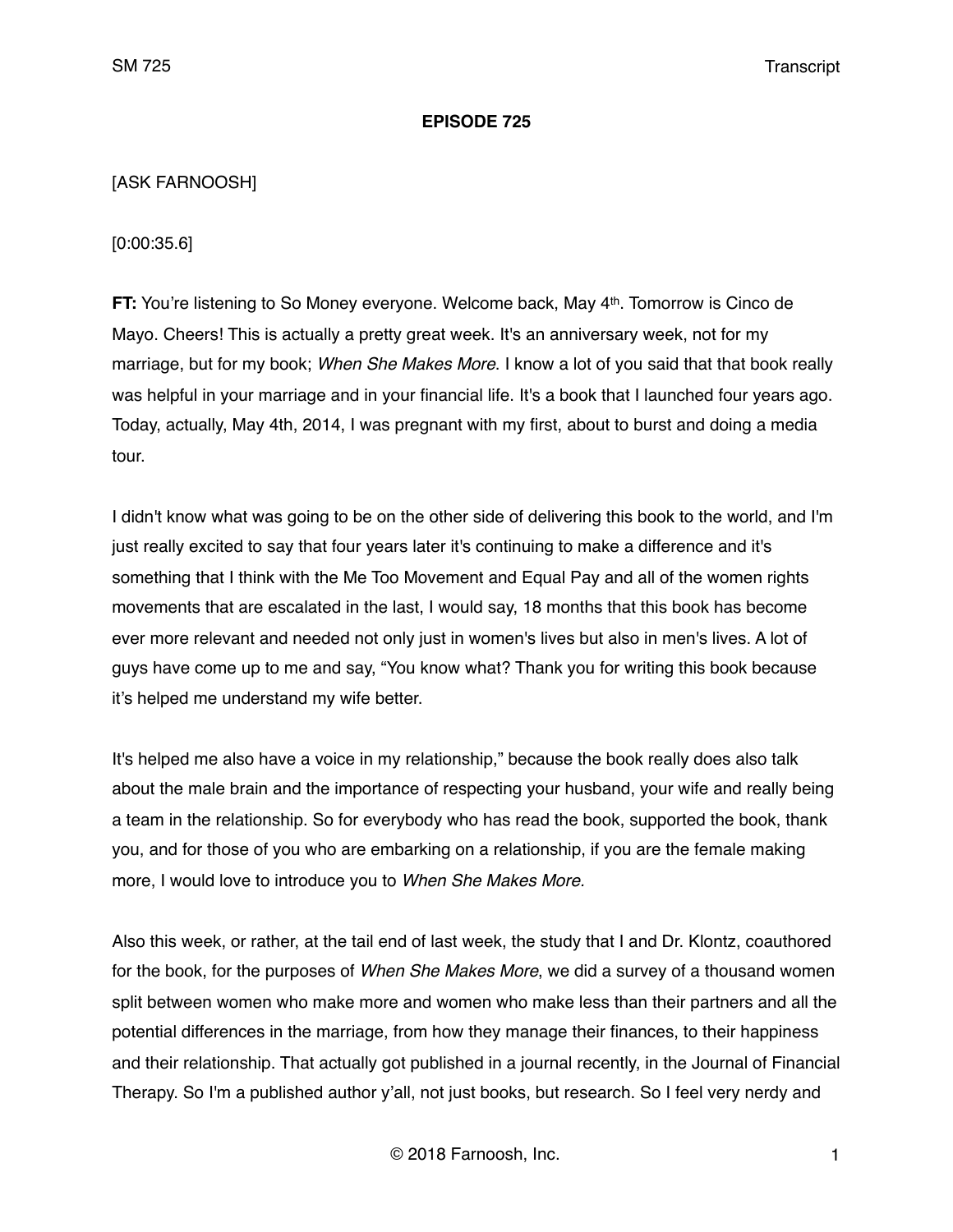cool about that and it's just great that it happened in concert with the book celebrating its fourth anniversary.

Someone who is here on the show with us today cohosting is a top earning woman, and I know for many years she supported her husband as he was going through medical school, and she's been a guest on the show. She is an entrepreneur, a mom-preneur, founder of catherinealford.com, financial expert. Catherine, welcome to So Money. It's so great to have you on the show given all that's happening this week and the book celebrating its fourth year.

### [0:03:27.8]

**CA:** I know. I'm so excited to be here. I think this is my third time on the show. I don't know if that's a record, but I'm very honored to be back.

#### [0:03:33.6]

**FT:** I think it's like  $-1$  think that the threes club, it's a very small club on So Money. I think some people have done two appearances, but three is definitely the maximum, I think.

[0:03:45.1]

**CA:** Okay. All right. I'm off after this. Done.

[0:03:48.8]

**FT:** Yeah. No! But, really, you're such an asset to the audience. I know a lot of us already know who you are, but tell us a little bit more about what you've been up to since the last time you've been on this show. We'd been friends for many years. I know what you've been up to, but inform the rest of us.

[0:04:03.2]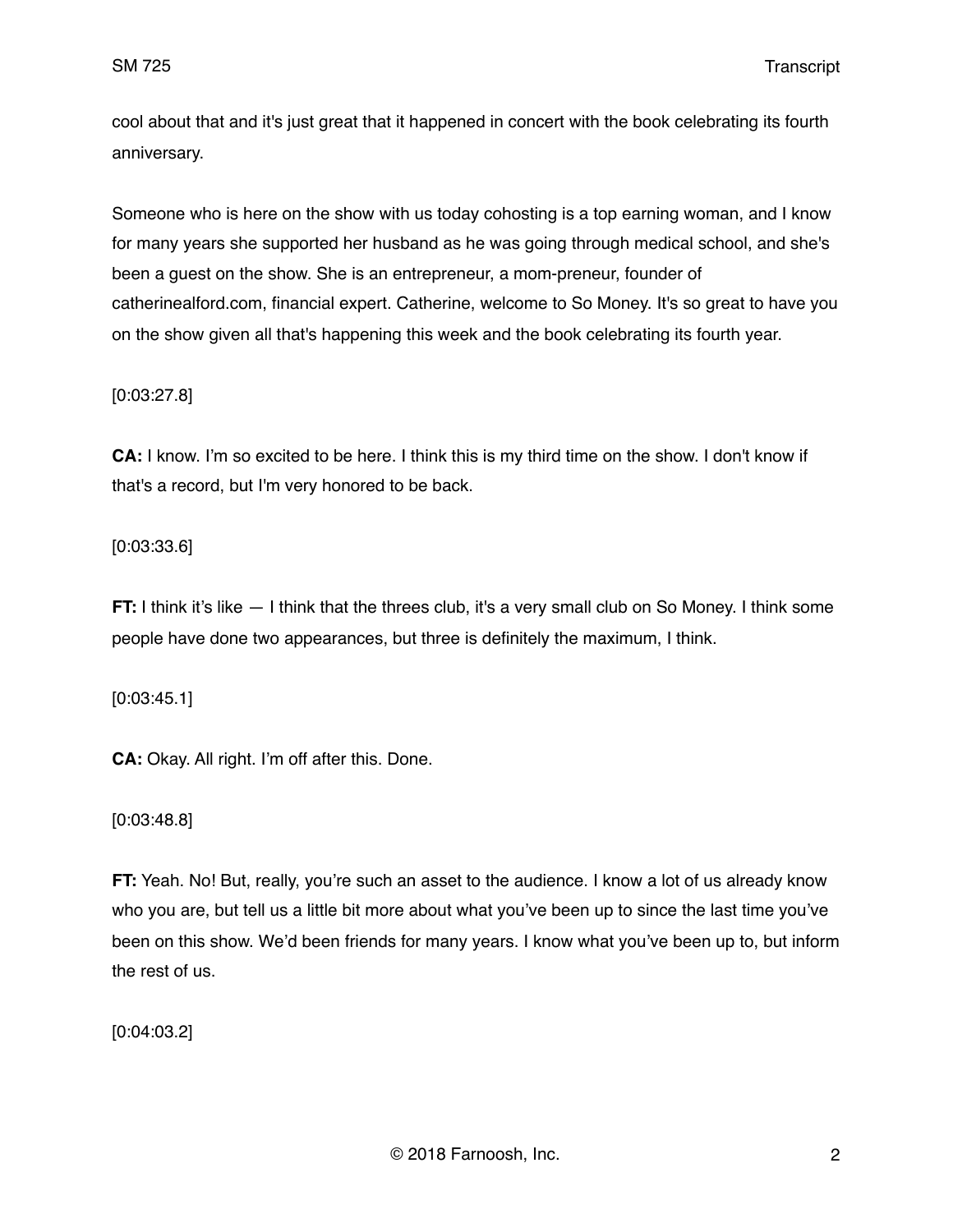**CA:** Sure. I am continuing my journey as a self-employed entrepreneur. I have now been selfemployed for four years. I am still blogging at catherinealford.com, but the biggest change in the last year has been these really large brand partnerships. I just wrapped up a six month partnership with Quicken Loans. We launched 10 videos and 30 blog post called Her Wallet, so aimed at helping all different types of women learn how to use their finances better. Yeah, we have more slated for this year. Lots of great partnerships with banks and other companies coming up, so I'm really loving the video, Farnoosh. It's been really fun to have the teams come to my house, film my kids and just really share that knowledge with everybody.

### [0:04:44.1]

**FT:** I love that you have really built this amazing revenue stream. Tell us a little bit about how these brand partnerships come to life. I know that in some cases, you are very proactive and in other cases they discover you because you're everywhere and you're doing great work in building momentum and have visibility. But I'm more interested in how you actually approach some of these brands and get them excited about working with you.

### [0:05:07.1]

**CA:** Sure. Well, about two years ago I moved from New York to Detroit and I was so bummed, Farnoosh. You know that. I was like, "No! I love New York." I wanted to stay there. There are so many great work opportunities in the financial industry there, but I made it a point that when I came here I would do a lot of outreach. So I reached out to a lot of big companies that are headquartered here. Interestingly enough, for example, the Quicken Loans deal, I emailed them and they knew who I was. They had seen me speak at FinCon the year before. As soon as I met them, like, "That's great that you're here. We saw you speak," and I spoke on a panel with several other female entrepreneur. So they sort of knew I was the real deal and that I was going to do great work and it also kind of gave them the sense of my rate, because we talked that at the FinCon interview. So it was a great partnership on many different levels. I also work with a talent agent, and he keeps me in mind and brings deals to me every now and then. That really helps too, but I just think you have to wake up every day and constantly put out good work.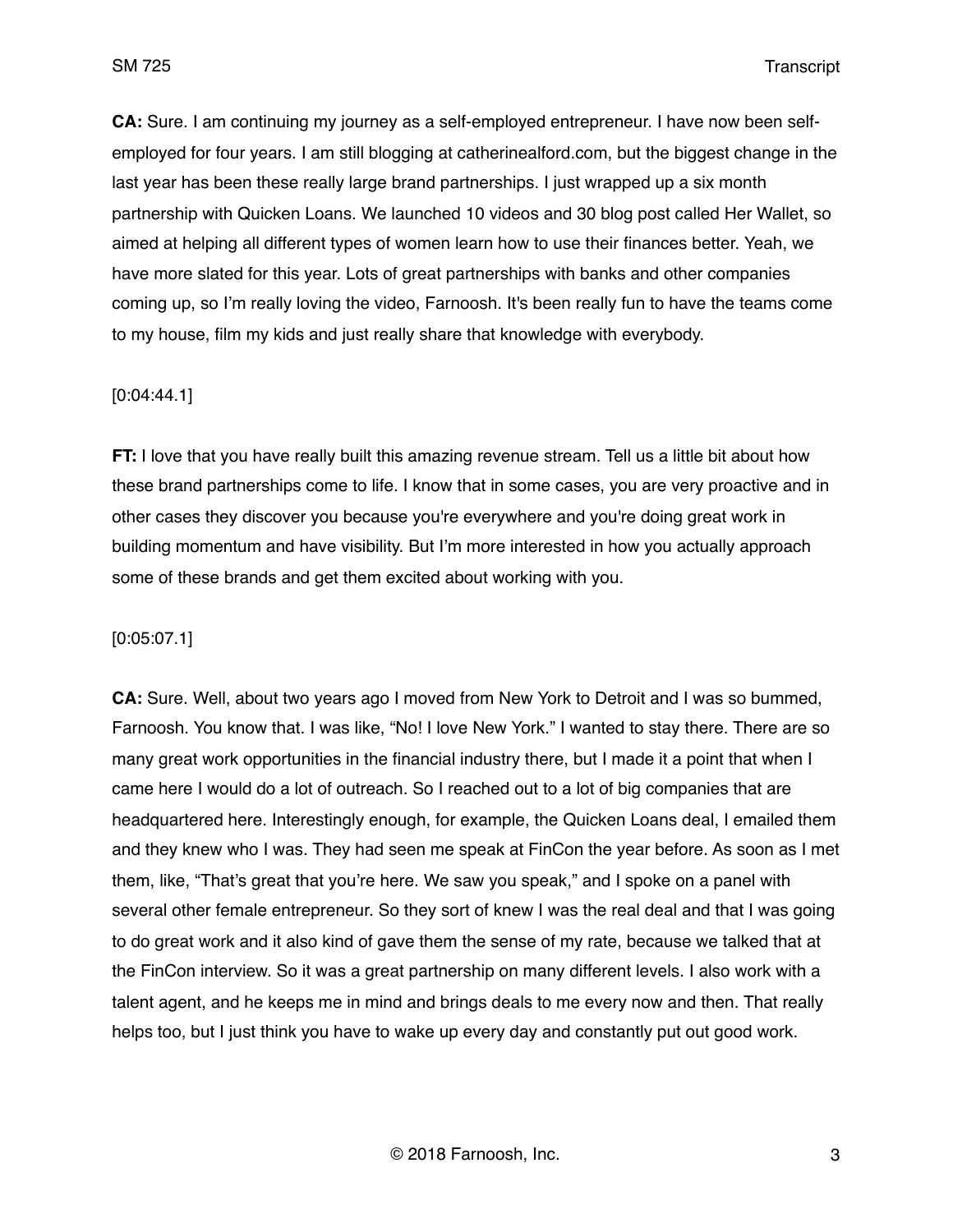Speaking different podcast interviews, I'm constantly writing for other people and guest posting and submitting quotes and just keeping my name out there, right? So when someone searches something, if they're looking for someone with a family, since I do specialize in family finance, that they are starting to find me more and more. But I still have the hustle, Farnoosh. I still reach out a lot to people all the time.

[0:06:33.4]

**FT:** Forever and always. It reminds me, I'm going to send you a hustle necklace, my friend.

[0:06:37.9]

**CA:** Okay!

[0:06:39.3]

**FT:** My friend, Margie Fox, is the founder of a jewelry line.

[0:06:43.8]

**CA:** Oh, cute! I think I've seen that on your Instagram.

[0:06:45.4]

**FT:** Yeah. It's on my Instagram feed. Before I forget, I want to tell you what the jewelry line is called. I'm going to do a shameless plug, but she does these great, enamelled jewelry pieces, bracelets, charms, and it's called Fits and Hen, fitsandhen.com. They're named after her labradoodles, Fits and Hen, and Margie comes from the PR marketing agency branding world for years. I mean, she had her own agency. She led Ogilvy America and now is kind of in this new chapter in her life where she wants to be really creative and do fun things. So, all these to say, you're getting the hustle charm necklace. It's befitting.

[0:07:31.4]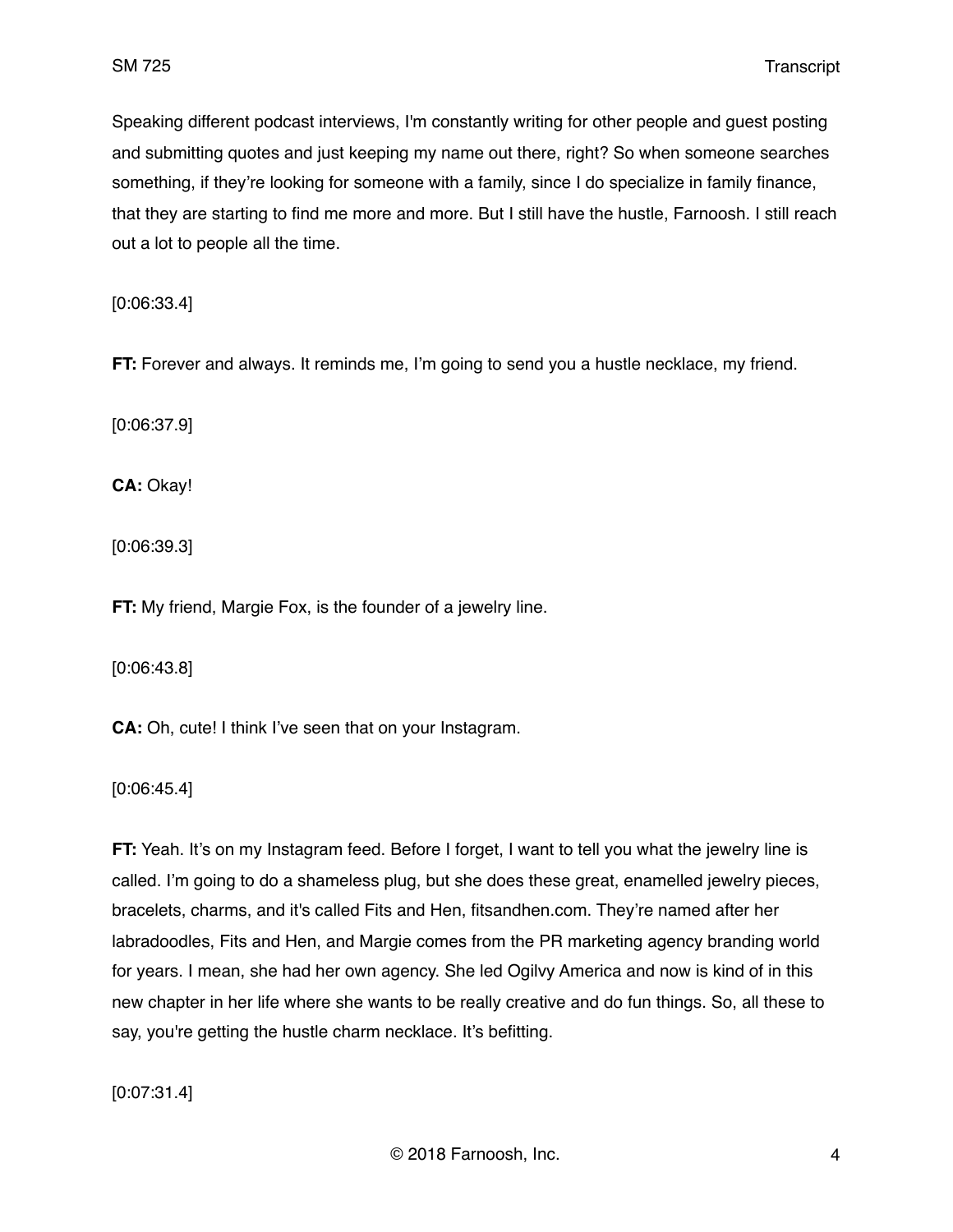# **CA:** Thank you. I'm looking forward to it.

# [0:07:32.1]

**FT:** Yeah, I wear it. It's good luck and, and it's very who you are. Before we get to our questions, I do want to also touch on the fact that, Catherine, you are a mother to twins and a wifey, and I'm a wifey, and we take care of our husbands, right? Not just as wives, but as providers. Tell me a little bit about where you and your husband are in your financial life. I know that part of moving to Detroit was because he was doing his, I believe, residency there?

# [0:08:00.7]

**CA:** That's right, yes. He graduated from medical school, matched here for residency. So I am still out-earning him by about double. I tease them all the time that he won't be able to catch up even after he's done and making a full physician's income. But he loves it and he welcomes that and he's really appreciative of what I bring in to help our family, just survive, but also maintain sort of a fun lifestyle too. He's halfway through this residency and — Yeah, that's what we're doing. It's really, really busy, Farnoosh. He's gone a lot. The hours are very intense, way worse than medical school. So I'm holding down the fort over here with the twins and working in between taking them to preschool and all their little — You know how it goes, the swim lessons and ballet and all the little things they do. Yeah, just hustling in between and just trying to constantly find new deals and keep the income up. But I do enjoy having the flexible schedule because he is gone so much and it's really helpful to him to know that I've got things handled over here.

# [0:09:07.2]

**FT:** Yeah. There are only so many hours in the day and I know that you're the queen of multitasking efficiently. So I will brag, one of the things that you do, which is sort of behind-thescenes. It's like you package it as like, "Oh! I'm hustling and I'm making it work," but the real work is that sometimes you bring your kids to work or you like go to this gym where there's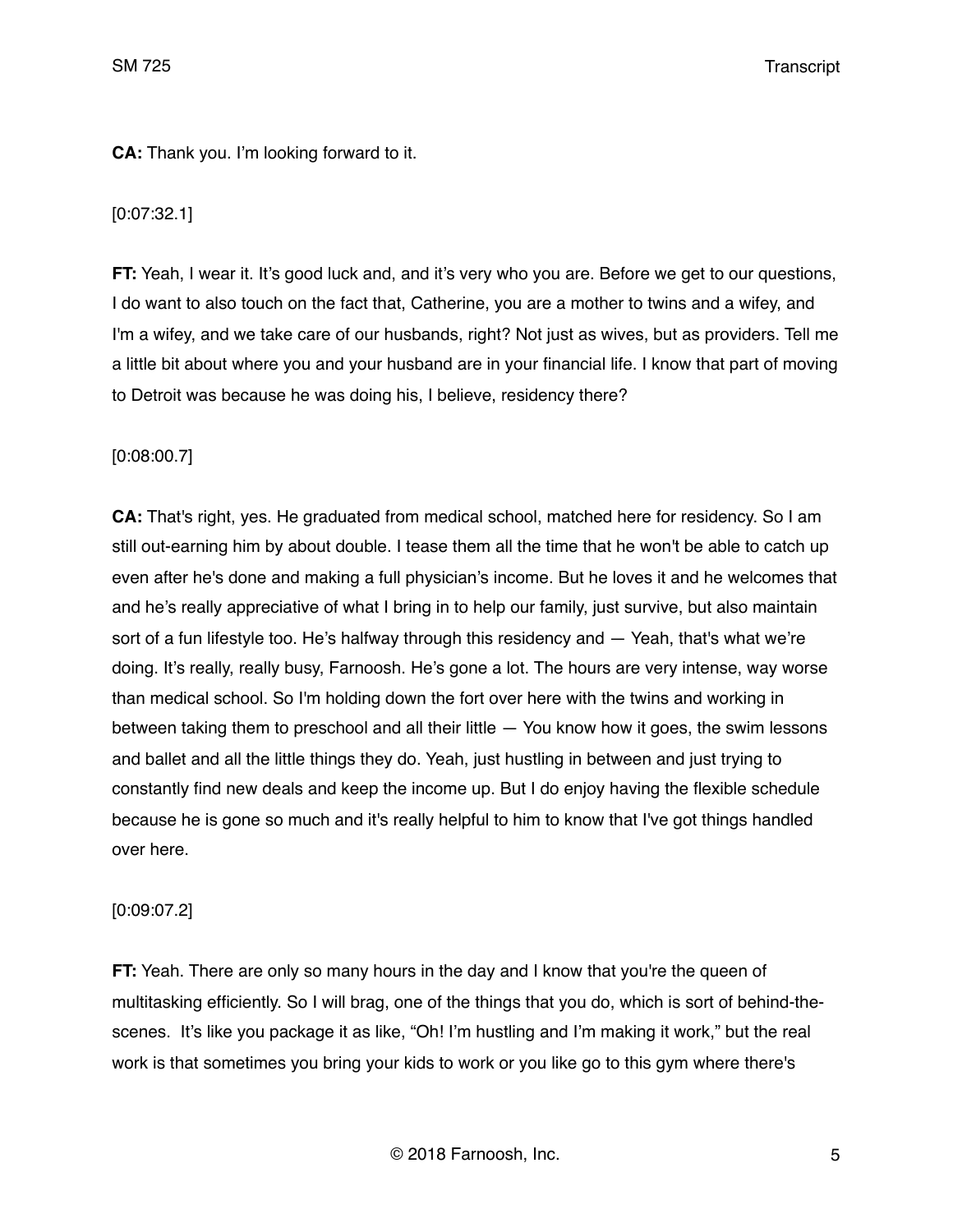childcare, and you have like Wi-Fi access so you can do your blogs. Share a little bit about like the actual hustle behind the hustle.

# [0:09:40.0]

**CA:** Sure. I am a huge proponent of the high-end gym and I'm sure all my like frugal blogger friends are just cowering right now or like twitching, but I pay for a high-end gym, and it's \$205 a month for our family. I go there every day with my kids. They watch them for two and half hours a day. They know my kids well.

The reason it's high-end is because the kids area, it looks like a McDonald's play place back there, like slides and all kinds of stuff. They make jewelry. It's kind of like a daycare inside the gym, but I just sit there with Wi-Fi. They have free coffee, free bagels every morning and I work. I used to wear my gym clothes there, Farnoosh, to try to pretend, like I'd I go work out, but now I just wear my jeans. I'm like, "Look. It's not happening. I'm here to work, people."

[0:10:27.4]

**FT:** You're not kidding everybody.

### [0:10:28.3]

**CA:** Yeah. I'm just like, "Okay. You guys see me sitting here. You know I don't make the transition down to the bike." I'm just here in the café still. But I do that. I work in the car a lot  $-1$ always have my laptop with me. I would actually finished a blog posts in the car before my dentist appointment this morning. I got there a little early. Any minutes I can get in between, I just fill it. I don't watch TV. Occasionally I'll get down on YouTube rabbit hole, but I very rarely watch TV and I just try to really optimize my time every day.

[0:11:00.7]

**FT:** Working in gyms, working in parking lots, not watching TV.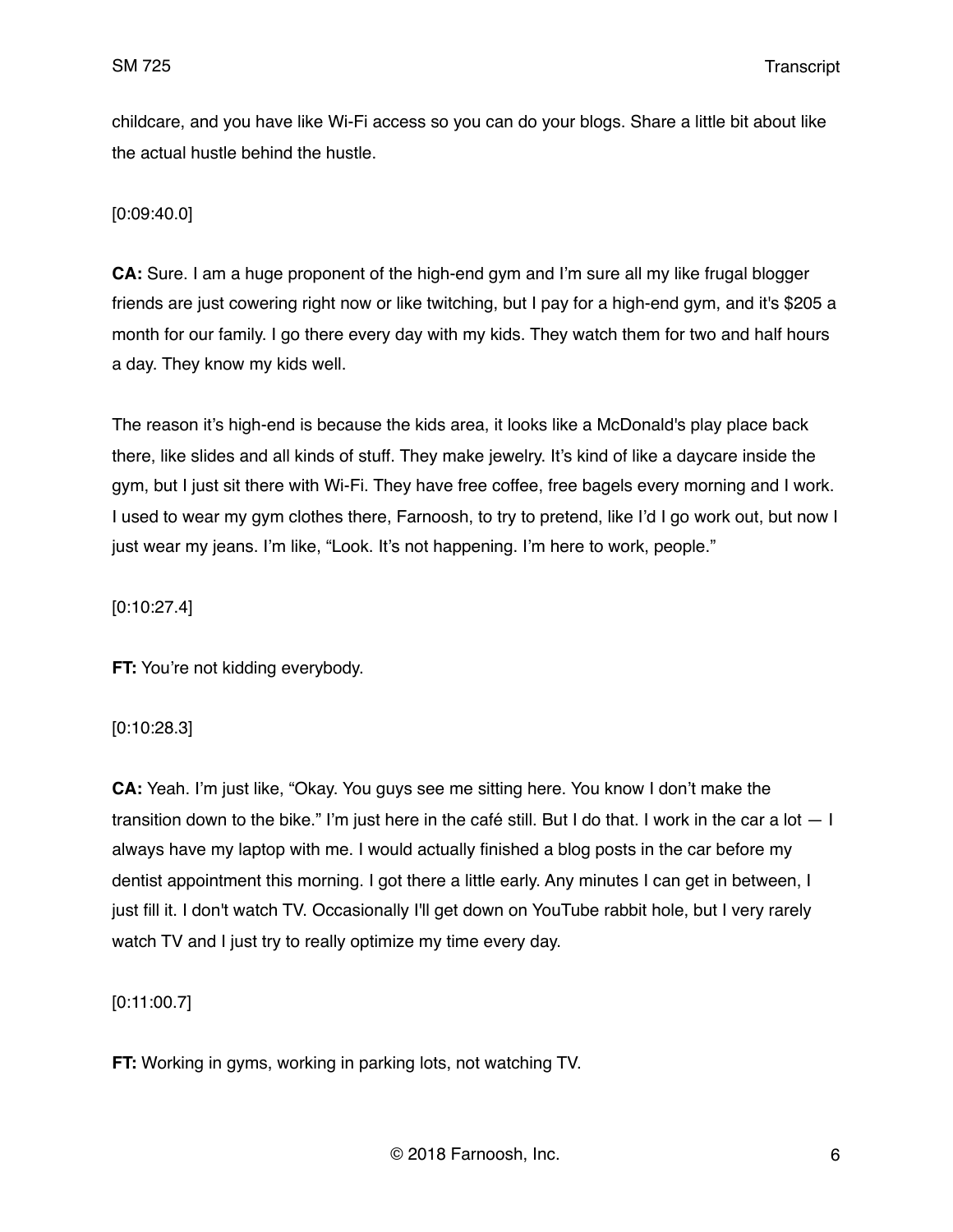[0:11:04.6]

**CA:** Yeah. That's how I roll

[0:11:05.8]

**FT:** It's very glamorous, right?

[0:11:08.1]

**CA:** It is! It's super glamorous. That's how you — Everybody see the six-figure entrepreneur on Instagram, but I try to be honest in my stories and like, "This is how it's going today, guys."

[0:11:18.3]

**FT:** You are very honest, and I know you do Facebook lives and you're very active on social media. So people follow Catherine, if you're not already. She's going to give you that pep in your step.

[0:11:28.3]

**CA:** Thank you.

[0:11:28.9]

**FT:** That you need, because  $-$ 

[0:11:29.9]

**CA:** The honest truth.

[0:11:30.9]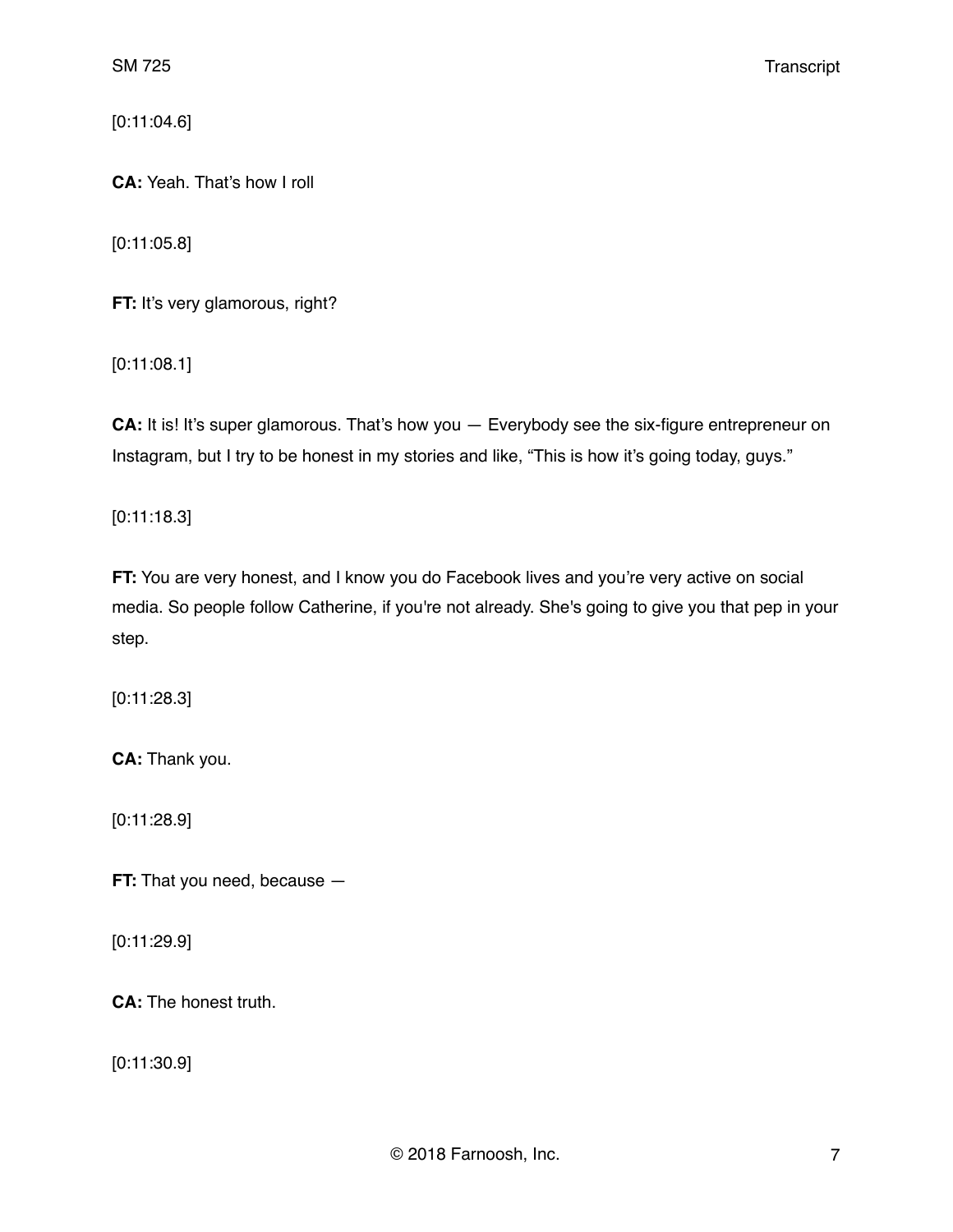**FT:** We're all human. Thank you for being so transparent. Okay, so really looking forward to getting your perspectives on some of these people's questions. The first question is from Dave, and he writes in. He went to somoneypodcast.com. He clicked on Ask Farnoosh and he typed in this question. He said, "Hey, Farnoosh, love the podcast. Did you like Ms. Pardee's answer about not caring about money?"

So what he is referencing is Tami Holton Pardee. She is the number one real estate investor in Los Angeles. Her company has sold more real estate in the Los Angeles area than any other that, I guess, we know of, and she did say something, I guess, a little controversial. Dave's pointing out, and Kat, chime in if you feel, like you have a thought or two, but basically she said, "I don't care about money," and he said that we heard from another guest about this very topic. It's something that people say a lot, and I don't take them literally ever when they say that. I think that when you have the sort of privilege to not care about money, it sort of means that you have enough of it. You're doing the right things with it, and so now you can care about your life more than you can care about your money. It's not to be dismissive or to be unappreciative or ungrateful, but I'll give you a story.

I mean, when I walked into my financial advisor's office five years ago or however many years ago it was. We're not working with her any longer, now for bad reasons, just we kind of outgrew it, but she asked me, "Farnoosh, where would you like to be in your financial life at some point and how can I help you get there?" and I said, "I would like to get to a point where I just don't care about money anymore," and she laughed and she got me. I'm talking to a financial advisor who talks about and cares about money all the time. It wasn't a disrespect, it was just like, "I don't want to have to worry about whether I can afford something that I really want or want for my family." Do you feel that way?

### [0:13:44.3]

**CA:** Yeah. I took Tami's comment as sort of coming from a place of abundance. After listening to her whole interview, and she's probably — I mean, you've had a lot of philanthropic guests on your show, but she really gives a lot of money —

[0:13:56.5]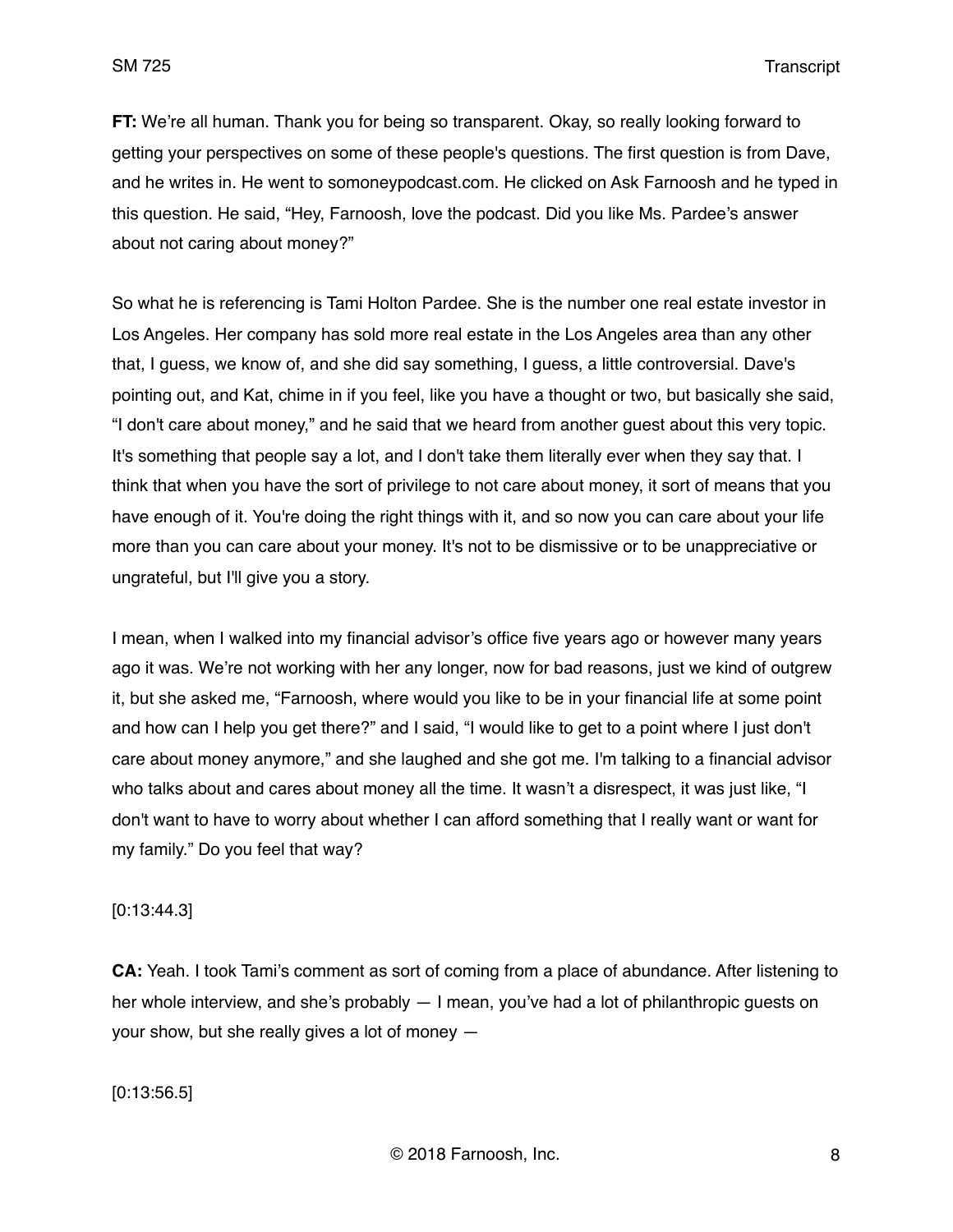**FT:** She's such a giver. Right.

# [0:13:58.0]

**CA:** Yeah, she is. I took it to me like she doesn't really care about in the sense that she just has this abundance mindset. She gives it away. It's coming to her because she has this powerhouse business. So, yeah, she is coming from a place of privilege and I'm sure she has to care about it from a work perspective, which she sells things or which she buys things for, but her personally, she just gives it away and then it just comes back to her. So she just doesn't have that care, that worry about it. That's what I took from her.

# [0:14:27.0]

**FT:** Yeah, and she's a mom of many children. I was pretty impressed with that. I think, like you said, she's a huge philanthropist. So I don't think that anybody walked away thinking, "Oh! She's so frivolous, or careless, or disrespectful," but I think to the contrary, she is very thoughtful about her financial life, but it's just that she doesn't really care about money in the way that it would bother her or stress her out, and it's a privilege, but it's also something that she's worked very hard to get to.

# [0:14:59.3]

**CA:** Right. She built it.

# [0:15:00.4]

**FT:** Right. So if you're interested in listening to that episode, it was episode 718. It was April 18th, and Tami Holton Pardee. She has sold over \$3 billion worth of real estate. So it was also a really good episode about real estate. We talked about some of the best places right now. Still a few pockets of where you can invest in real estate, not by home. Well, you can still buy a home there, but I was more interested in where can we actually maybe become landlords and be cash full positive, and so she gave some cities and New York was not one of them, by the way.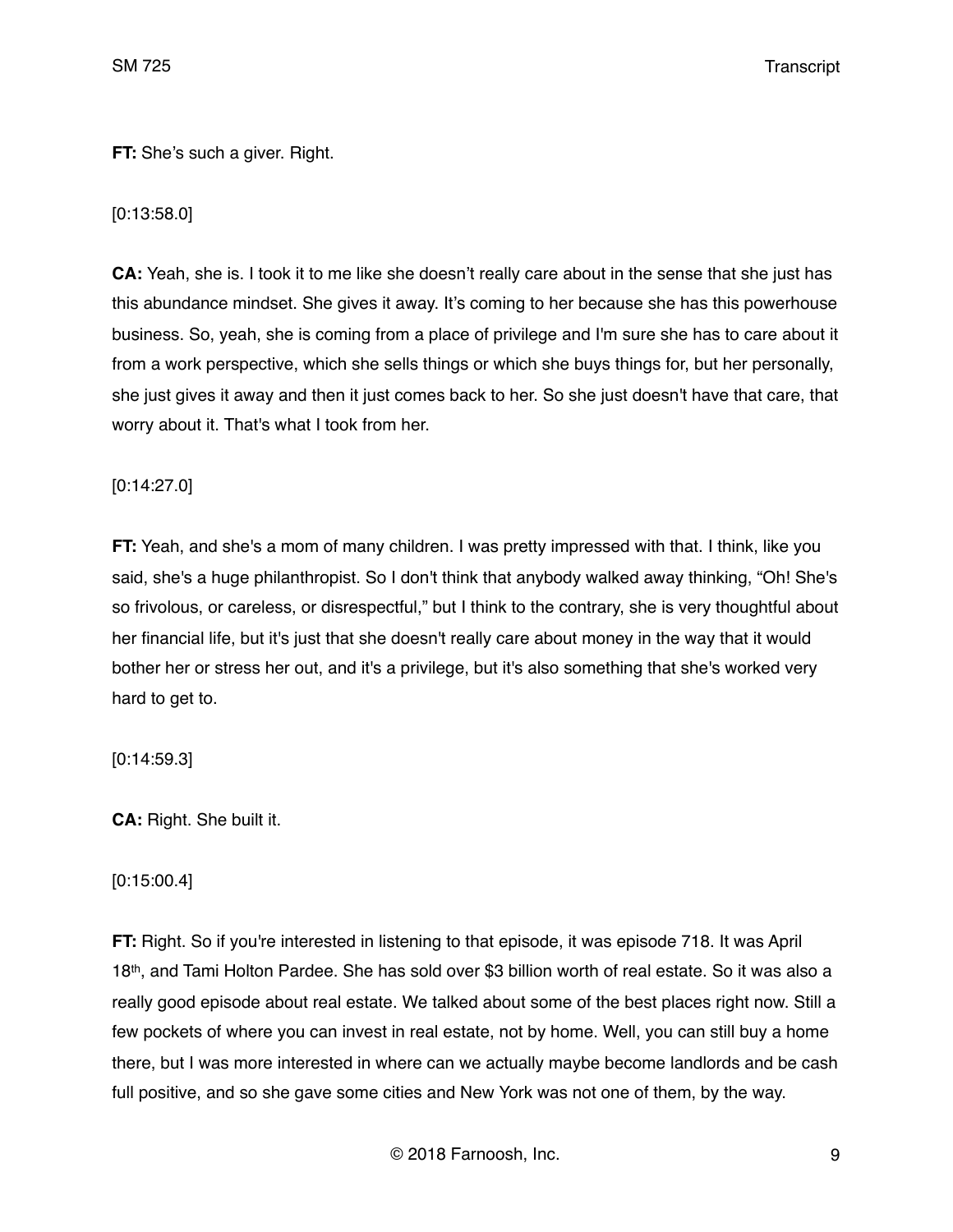# [0:15:39.9]

**CA:** I love that episode. It was a really good one.

[0:15:41.6]

**FT:** It was a fun one. Okay. So Marissa is next, and do you want to take this question, or you want to ask — Tell us what's on her mind, and this one comes through Instagram.

[0:15:50.4]

**CA:** All right. Marissa on Instagram asks, "Hi, Farnoosh! I'm obsessed with your podcast and love your advice. It feels like I'm listening to my friend or sister because you are so knowledgeable and down to earth.

[0:16:02.2]

**FT:** Oh, thank you.

[0:16:03.3]

**CA:** I know. "I have a financial question for you. I'm 34 and recently quit my law firm job," she was totally burned out, "and I am taking some time to figure out what to do next. Maybe start a business or travel." She has 75,000 in savings account and 300,000 in mutual funds and she also has a 401(k) which she's not touching that.

Her plan is to live off of her savings for a while, but she is not sure if she should leave all the 300,000 in mutual funds, because she might need it in the next year. So she wants to know, "Should I move some or all of it to a savings account?" She said that, "It scares me that the market is so high right now. Is it better to have the money in a safer place in the short term or am I being too risk-averse? Thank you so much."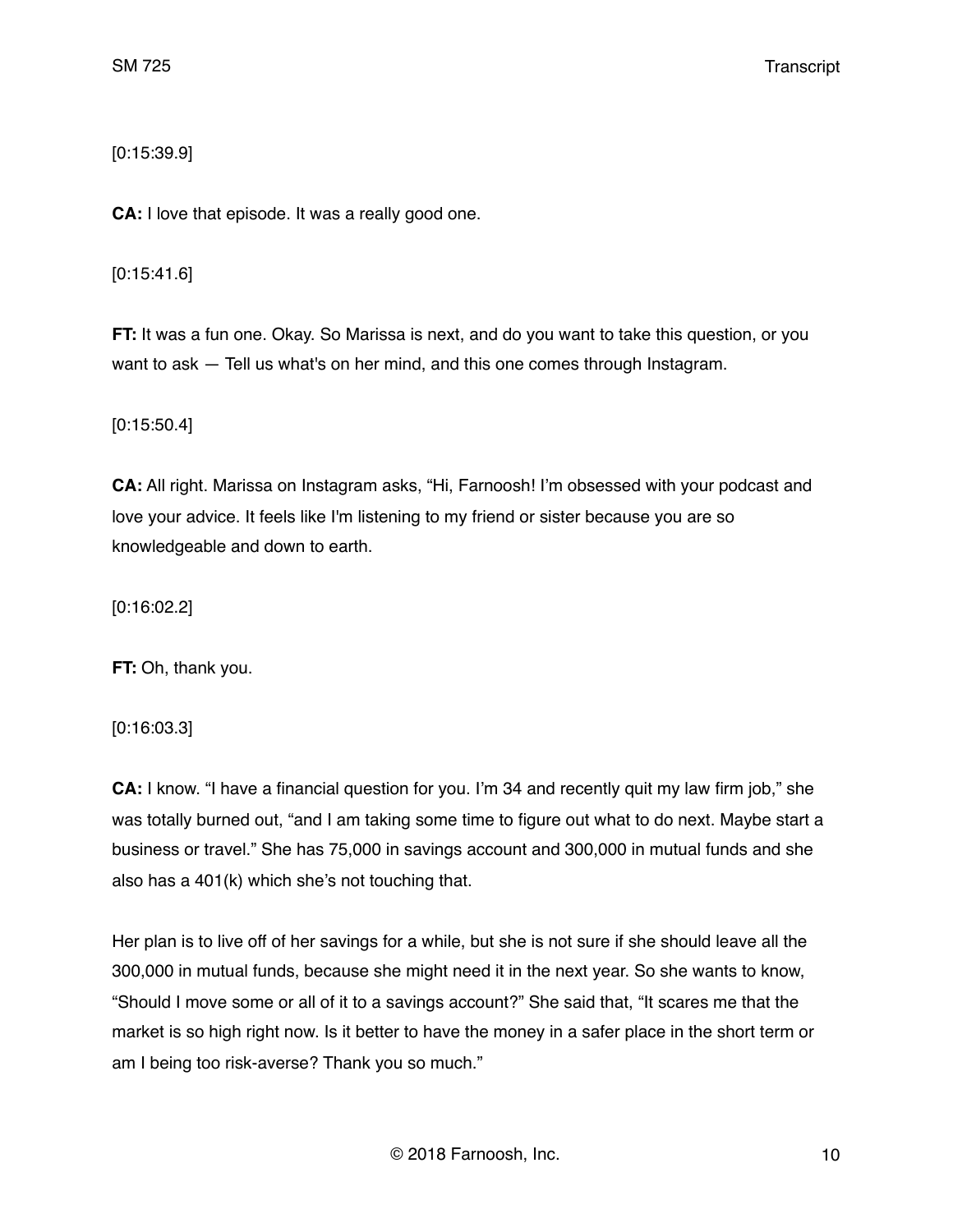### [0:16:45.6]

**FT:** Well. I don't think she should move all of it into a savings account. I think that her trepidations about the market are normal and natural, but she's 34. She can weather the storm. I know she has a 401(k), so that's a separate retirement savings vehicle, but I would like to think that these mutual funds are also for her long-term future that it's always nice to have a diversification of investment strategies. So I think \$75,000 to start isn't a bad place, and I don't think she has to make this decision now, but I do think that she wants to be — That she should try to be pretty frugal for the next 12 months. Congrats to Marissa for taking the plunge and listening to yourself and knowing that your burned outness is not a sustainable thing and that you're doing the right thing. Because a lot of it I think, it's really hard to walk away from something, especially a lot of her job.

[0:17:45.9]

**CA:** A lot of job. Yeah.

### [0:17:46.7]

**FT:** You probably went to law school. I'm sure she went to law school for this and spent a lot of money and now you're pivoting, which is for the beauty of life, but I think it's always hard to be at that crossroads. So I applaud you for taking that step. I think that you don't need to move in haste with your \$300,000. I know the market is people would say, and I tend to agree that it's pretty hot right now. We've reached kind of a frothy point. Of course, there are going to be corrections in our future. To the extent of the corrections, I don't know, but I do know that being 34, you have the advantage of youth and longevity to say that if you're going to not really need this money for another 15, 20, 25 years, that's a long time.

Yeah, maybe you can take 10, 15, 20 off the plate, off of this portfolio and save it in a liquid account for your expenses, but see how far you can stretch that 75K. You know this, Kat, because as entrepreneurs you don't know when your next paycheck is going to roll in necessarily, and so it's all about optimizing the money that you have now. Any advice for Marissa?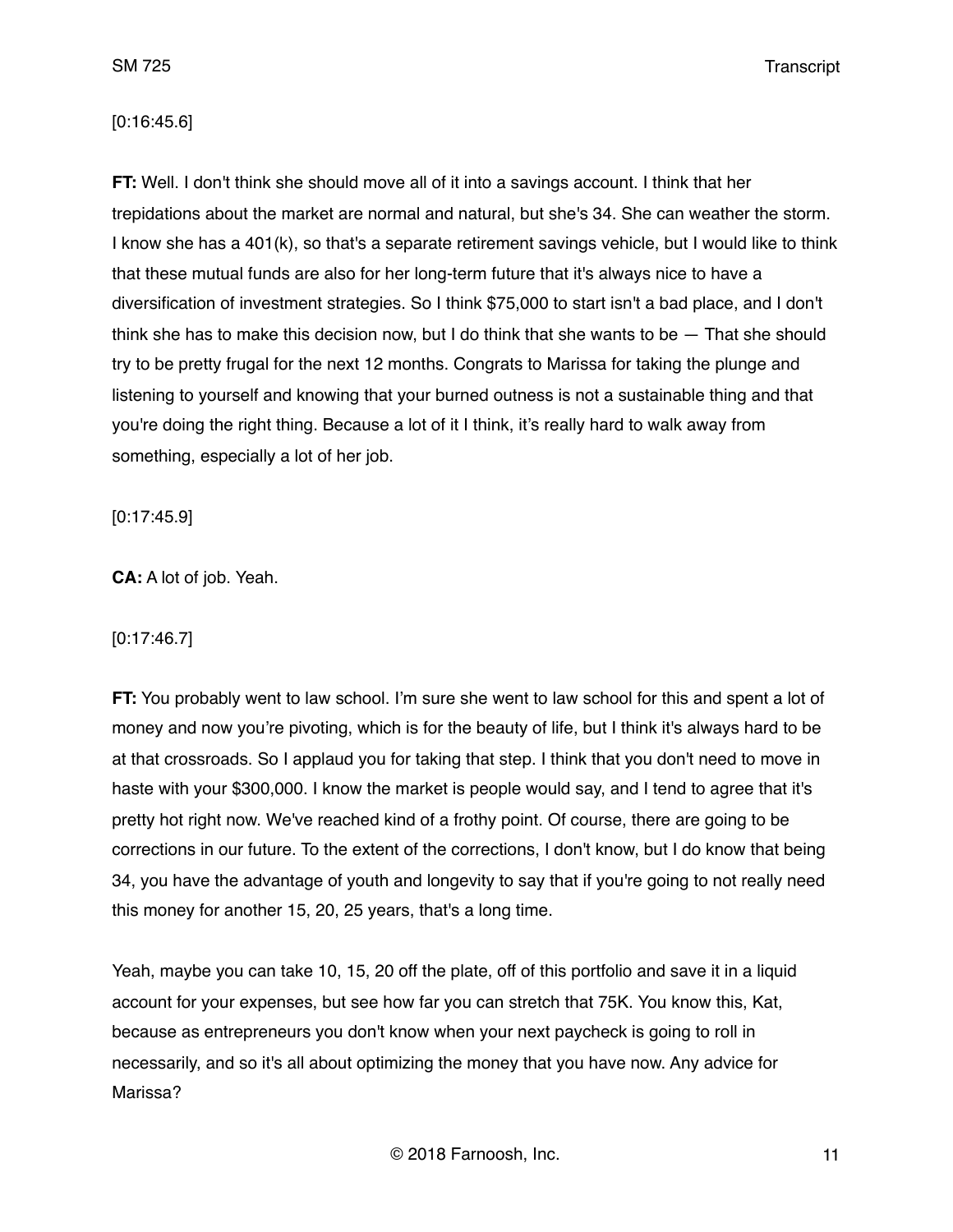### [0:19:06.7]

**CA:** Yeah. I was going to say I had the same thoughts as you. 75,000 is a lot, especially if she's single and wants to travel, which I'm kind of getting that feeling from this if she wanted to round it out by adding a little bit, she could, but she could take that pretty far. She'd probably live on two years even traveling full time on that depending on what she sells or leaves at home, but I would encourage her to read a lot about starting a lean business. You're going to read a lot of guests that are one-person businesses that do really well. You're a one person business. I'm a one person business. There are a lot of ways.

I mean, she said she wants to use some of the money to start a business, but really don't need to. She could start a little business while she's traveling the world and start documenting what she's doing. I think that she just needs to take some time to think about what her business goals might be, and that it doesn't have to be start a business or travel. She needs to explore it all and use this time, as you said, to pivot. But I agree with you. I think her 300,000 is okay, whereas 75,000 is a lot. Someone who had an intense law firm job and is an attorney — I don't know, maybe after 12 months she'll be ready to get back to something.

### [0:20:10.2]

**FT:** Maybe. I wrote an article for Oprah magazine last year about people, women, who choose to leave their jobs. It wasn't because they got fired or laid off. It was just like to hear Marissa talk about being burnt out. That was usually the impetus for a lot of these women leaving their work. They knew that they wanted to try something new, travel, pivot, maybe go back to their careers. But they needed some time off. One of the things that I advise in the article was that, really look into your healthcare situation, because that's something that you don't want to compromise. You're used to getting it through your employer. Now that you're going to be self-employed or unemployed, it's really important that you cover that base and you know what that is going to cost you. So before you embark on this endeavor —And maybe you've already done this, Marissa, but I would look into sort of protecting yourself as far as healthcare goes.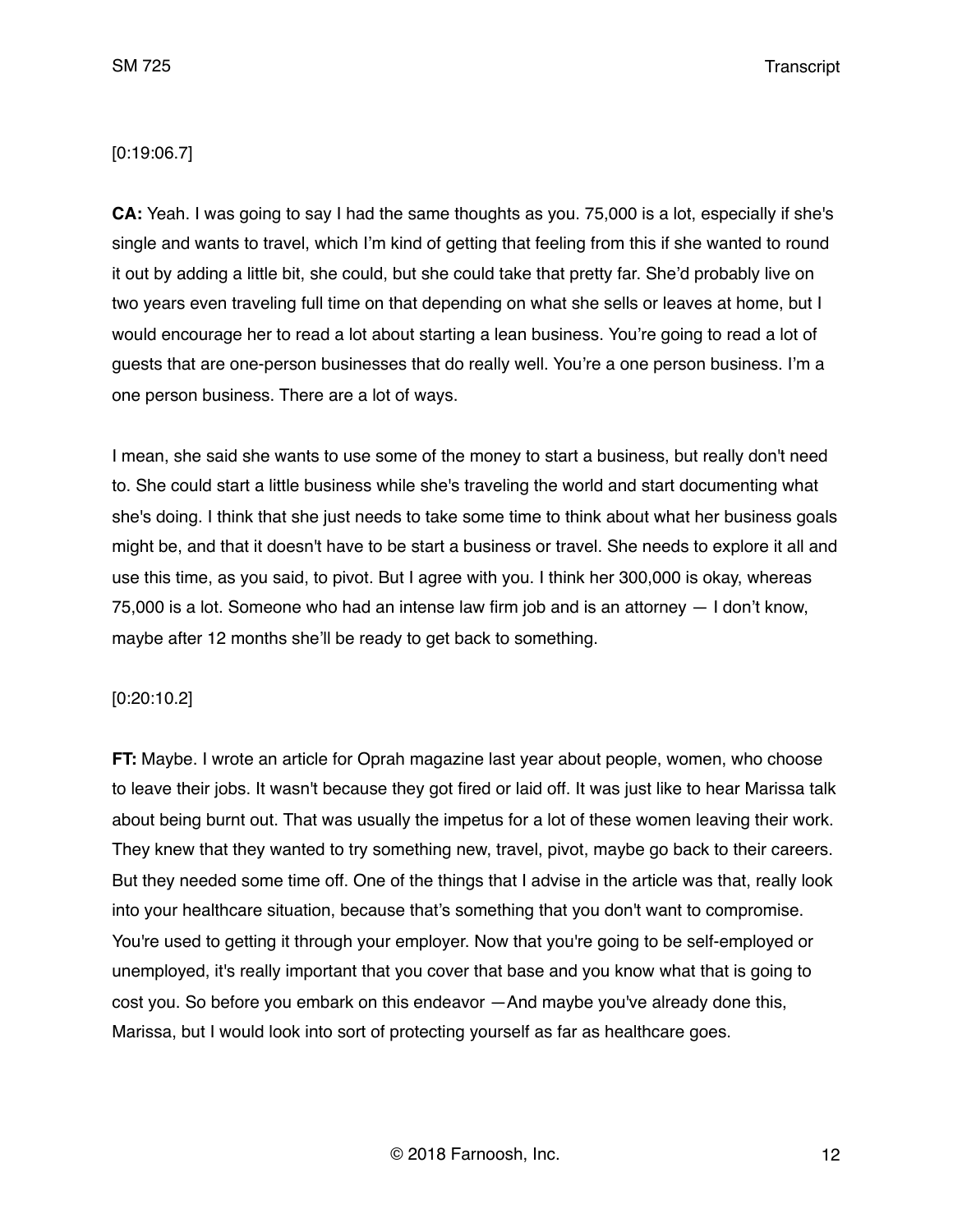Also, with your retirement, you probably know this. Don't cash out your 401(k). You're not going to do that, but really important that you read the fine print depending on the amount of money in your 401(k). Sometimes if it's just a little bit, the 401(k) provider just issues you a check which is subject to taxes and penalty. If you want to roll over this money, do it before you start traveling around, because the rollover requires a little bit of a paperwork and maybe a couple of phone calls. So it's good to just kind of get that squared away as well so you know that money is safe and is not going to be subject to any sort of unnecessary penalties or taxes because you accidentally withdrew it or it accidentally got sent home in a check.

### [0:21:58.3]

**CA:** Yeah. I think that's really great advice. Good for her though. It's like a mid-career retirement, mini-baby retirement, and I think it's great. I think it's important to focus on your mental health and decide what you want to do with the rest of your life. I love that millennial's are doing this all over the place. It's great.

### [0:22:12.7]

**FT:** It's so refreshing. Do write about this journey, Marissa. Whether you share it publicly, on social media, a blog or just in a journal, do that, because I think in that will also be something perhaps to leverage later on, whether that's something that you want to turn into a book or a speaking tour or it could be great fodder for your future interviews. People are going to be asking you about your time off and what you've learned and how it was to not just your personal development growth, but like how are you going to apply what you learned. You're traveling to the new job that you're applying for. So good to kind of keep that a running log of some of those experiences.

Jessica now wants to know, "Should I be working towards paying off my mortgage faster or investing more money in other ways?" She has no debt, just the mortgage. So I'm sure you get this question a lot, right? As a family finance expert, it's something that families with houses. I think the mortgage is not just a huge financial weight, but it's an emotional way. People hate having that debt.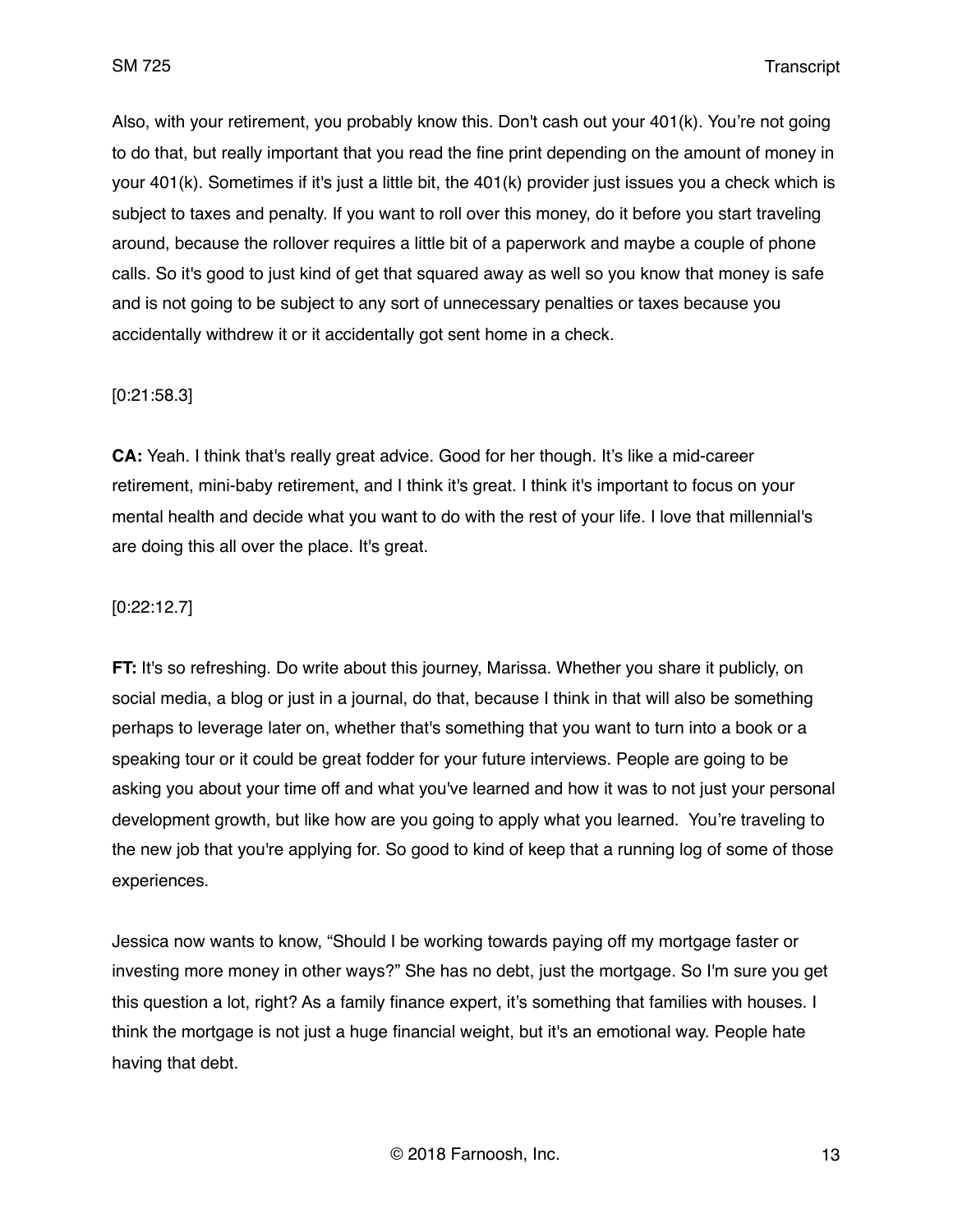[0:23:22.1]

**CA:** It's true.

[0:23:21.9]

**FT:** What do you think? I have some thoughts, but I'll let you go first, Kat.

[0:23:25.1]

**CA:** Sure. It really comes down to the person. Several different financial experts and they are fine leaving their mortgages as is, but mortgages typically have pretty low interest rates and they feel like they can beat the interest rate by investing in the market. That's sort of where I am. I'm fine having a mortgage. Our mortgage is 3.5%. I'm fine letting it ride and continuing to invest.

However, if you're somewhat — You're thinking about this every day, Jessica, and it's really bothering you and you just want to wake up and not owe a dime to anyone, and it's weighing on you emotionally, then I do think that your emotions matter. If you can amp it up and pay it off quickly and then use the rest of the time to heavily invest depending on your age, you'll probably be fine either way. So I think this is an emotional question. It really comes down to Jessica's personal preference.

# [0:24:19.7]

**FT:** I agree. I tend to agree with that. I will say though that if Jessica doesn't have sufficient investments for retirement and that you're looking at your timeline, your investment horizon, if you feel like you're behind in weather it's like your 401(k) or other retirement vehicles, that you beef those up first before paying down the mortgage. I feel like on the priority checklist, it's not the number one thing in terms of like just the mathematically smart thing to do and financiallywise thing to do. Emotions aside, and I know emotions matter a lot, but I want her to arrive at retirement debt free, but also with enough money in the bank.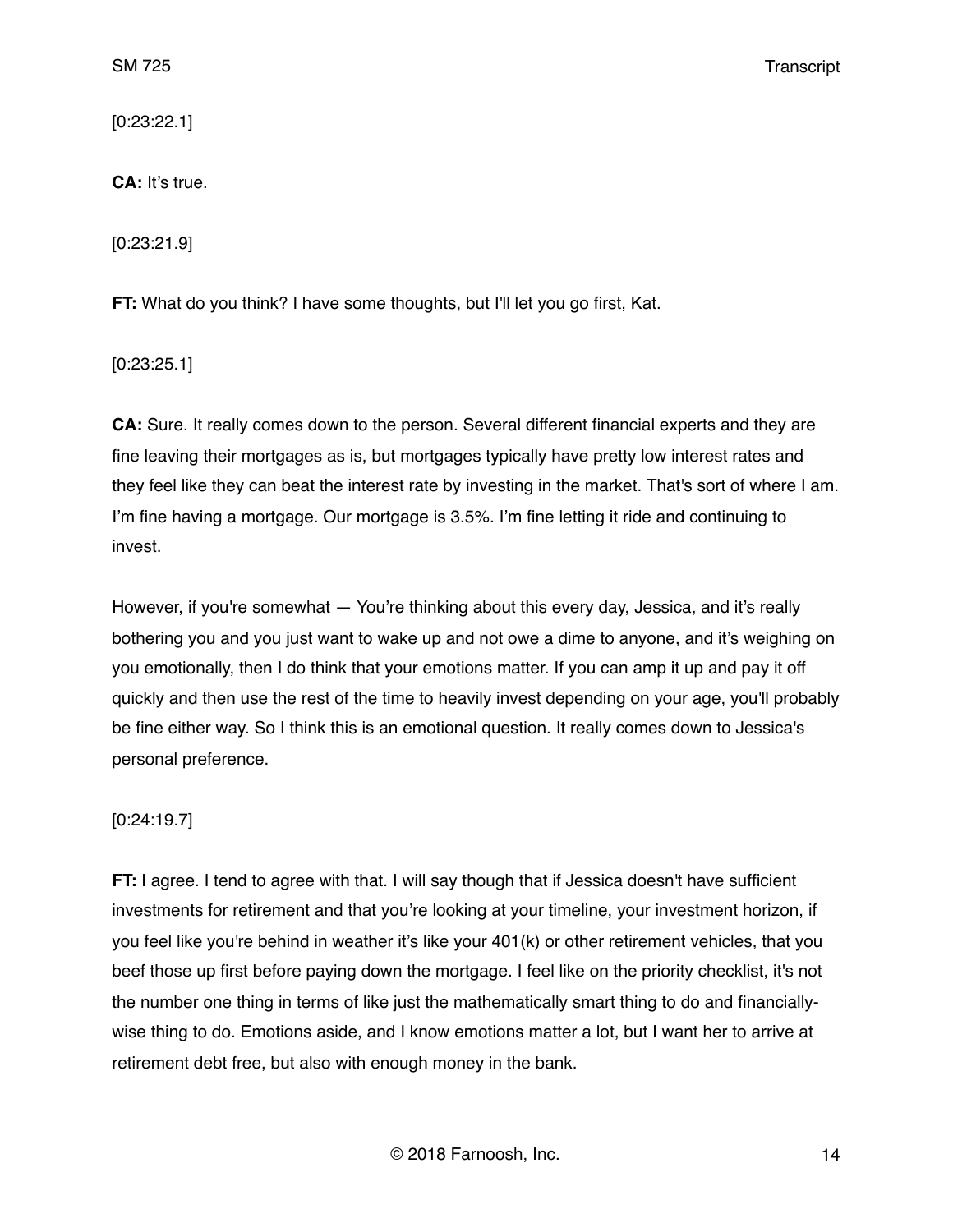I think you can get there. I think you can do both simultaneously, but I think it's more about, first, if you have to kind of go chronologically, like how much do I have saved for retirement. Am I where I should be?" How do you really answer that question? So some rules of thumb that we tend to use on the show and I've heard elsewhere and maybe you've got one, is you take your age. So I don't know, I'm 38, but I'm so closer to 40. A lot of the sort of metrics modules and timelines that the financial banks offer say that by 40 you should have about  $-1$  think it's 2 to 3 times your annual income saved for retirement. If you're closer to 30, it should be about your annual income saved. So if you're making about \$80,000 a year around the age of 30, that's how much you want to have saved in the bank. If you're making about \$150,000 closer to your 40s, then that's — You might want to have about \$300,000 or more saved for yourself by then.

Some of you might be hearing this and like your ears are bleeding. I know that's really aggressive. These are kind of ideal benchmarks. But if you have been contributing 10, 12, 15% every year to your 401(k), I think you're probably in a good place. So make sure that that base is covered first, and then look to being more aggressive and how to be more aggressive with your mortgage. I mean, David Bach's written about it in Automatic Millionaire. It's no secret that you can. A lot of mortgages will allow you to pay more than just what's the minimum without penalty, and so one extra mortgage payment a year or paying every two weeks as supposed to once a month could get you that extra payment a year, and that can really chip away at that balance, and putting it towards the principal, not mortgage, not the interest plus principle is a faster way to knock down the balance. But good luck to you, Jessica, and let us know. As with everybody who asks questions, keep me posted on how things shake out.

[0:27:19.5]

**CA:** Yeah, good question.

[0:27:20.9]

**FT:** Okay. Sick sticking with real estate, Monica has a question about investing in real estate through sites like Fundrise and other sorts of crowd funding sites for real estate. She says that she'd like to start building a real estate portfolio. She's also saving for a down payment. You've found some interesting research on this, right?

© 2018 Farnoosh, Inc. 15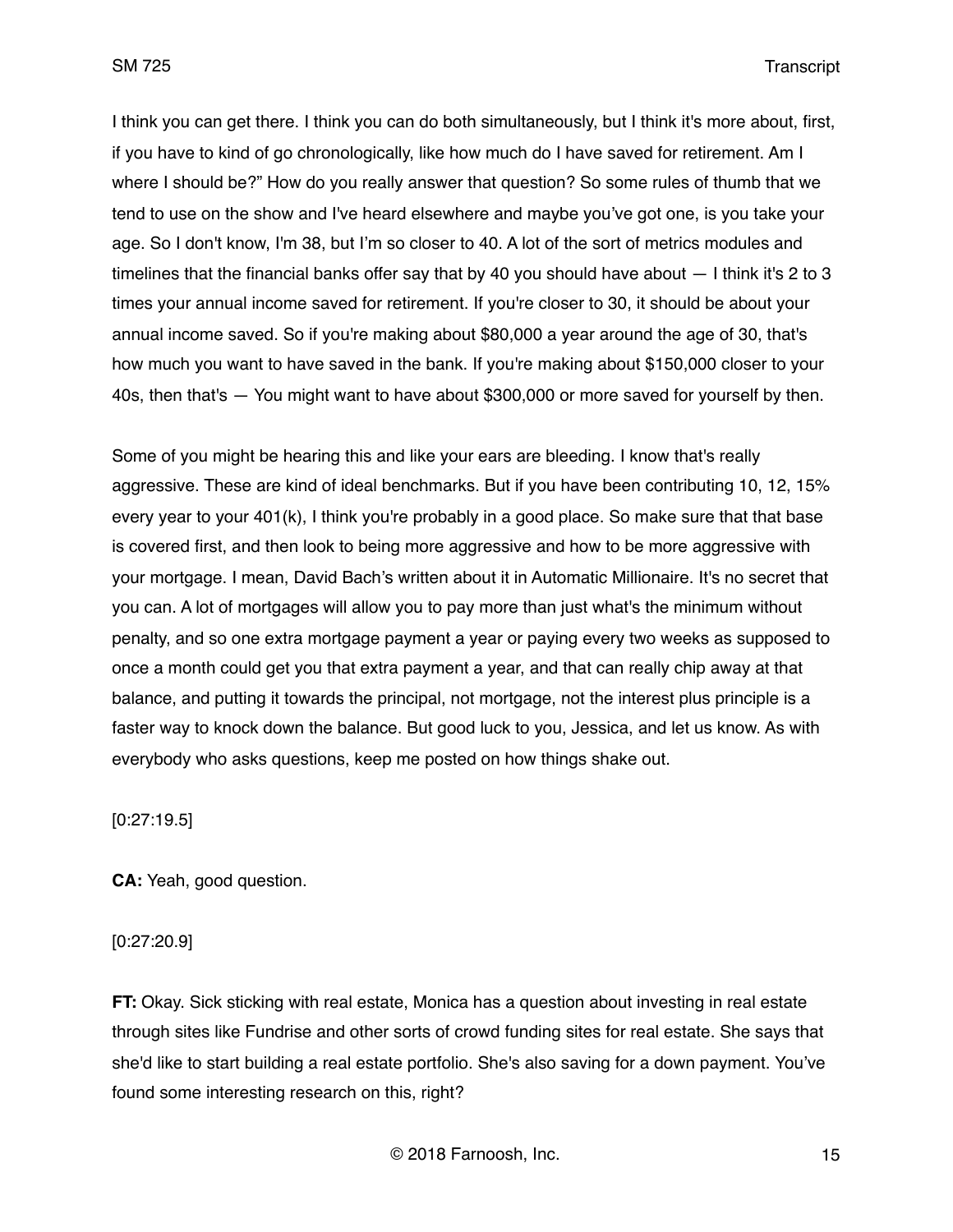### [0:27:44.7]

**CA:** Right. Yeah, I found a great blog post from a blogger called Passive Income MD and be listed all of the different real estate crowd funding websites that he thinks are legitimate and places that he would use himself. This is sort of a newer thing, Farnoosh, and a lot of people are using it, but it is an alternative investment. This is something that if you had extra money to spare, you might want to diversify a little bit, then perhaps you can look into crowd-funding for real estate.

### [0:28:18.5]

**FT:** Right. Thanks for doing the research. passiveincomemd.com is the website where he breaks it down, and a lot of these sites, just so you know, they want accredited investors. This isn't for people who have bad credit or are living paycheck to paycheck. It's an alternative investment. So at this point, if you reached this point in your financial life, you've paid off your debts, you're making up enough money to cover your expenses, and then some, you're saving and you've saved enough for 6 to 9 months in case of an emergency. You're paying into your retirement accounts and you're on track and now you're like, "Okay. I have a bit more money to play with," and emotionally, we talked about emotions earlier, you also want to be at a place in your financial life where you're okay with risk. If you are risk averse, I don't know if this is really for you.

Also, you have to like real estate. You have to kind of be interested in this, and I think that's another thing to point out. It sounds like she is. She looks like she wants to expand her real estate portfolio. When she talks about saving for a down payment, Kat, I just hope that she is not considering this real estate Fundrise investing strategy as a way to say for the down payment. That these are two brick activities that she's got her down payment account that she's saving into, and that she is maybe taking it a little bit more risk with these sites.

The other sites that he mentioned, Passive Income MD. Maybe I should get him on the podcast. Do you know him personally?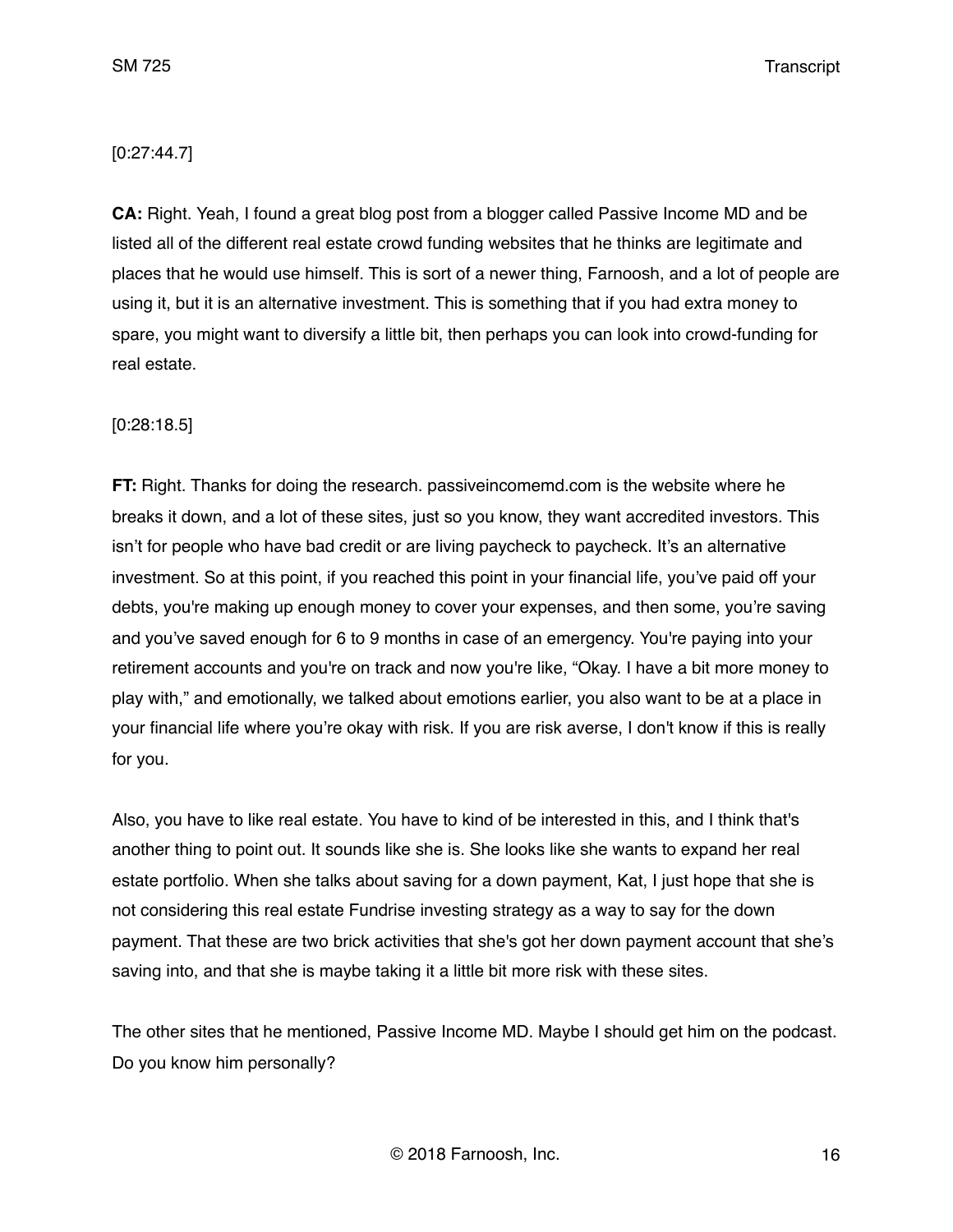[0:29:52.8]

**CA:** I do. I'll intro you.

[0:29:56.3]

**FT:** Please, because I love all things passive income, but he likes realty shares as well. He gives a bunch of places, Pierce Street, Alpha Flow, Rich Uncles, Realty Mogul, Fundrise, which is the one that she points out. His review of Fundrise — I'll just read. It's short. He says, "They market themselves as the alternative to investing in stocks and bonds. They provide access to private market real estate through their e-REITs and e-funds. You can build a portfolio using the various products to meet your goals. Some are available to non-accredited investors. Still, I'd say, if you're not like ready to lose some money, don't do something like this. It's just like how I —

[0:30:44.1]

**CA:** It's not a way to make a quick buck for your down payment for your house. It's something outside of that for sure.

[0:30:50.7]

**FT:** Yeah, and be careful, because I went on to some of these sites and they boast these really higher than average rates of return. Yeah, maybe in the past five years, like most investments, it's done well, but I'd rather look at like a 10, 20 year historical price chart and see how these investments have done. Some of them don't have the history, frankly, because they're young

[0:31:12.9]

**CA:** Right. This is like a newer thing.

[0:31:15.5]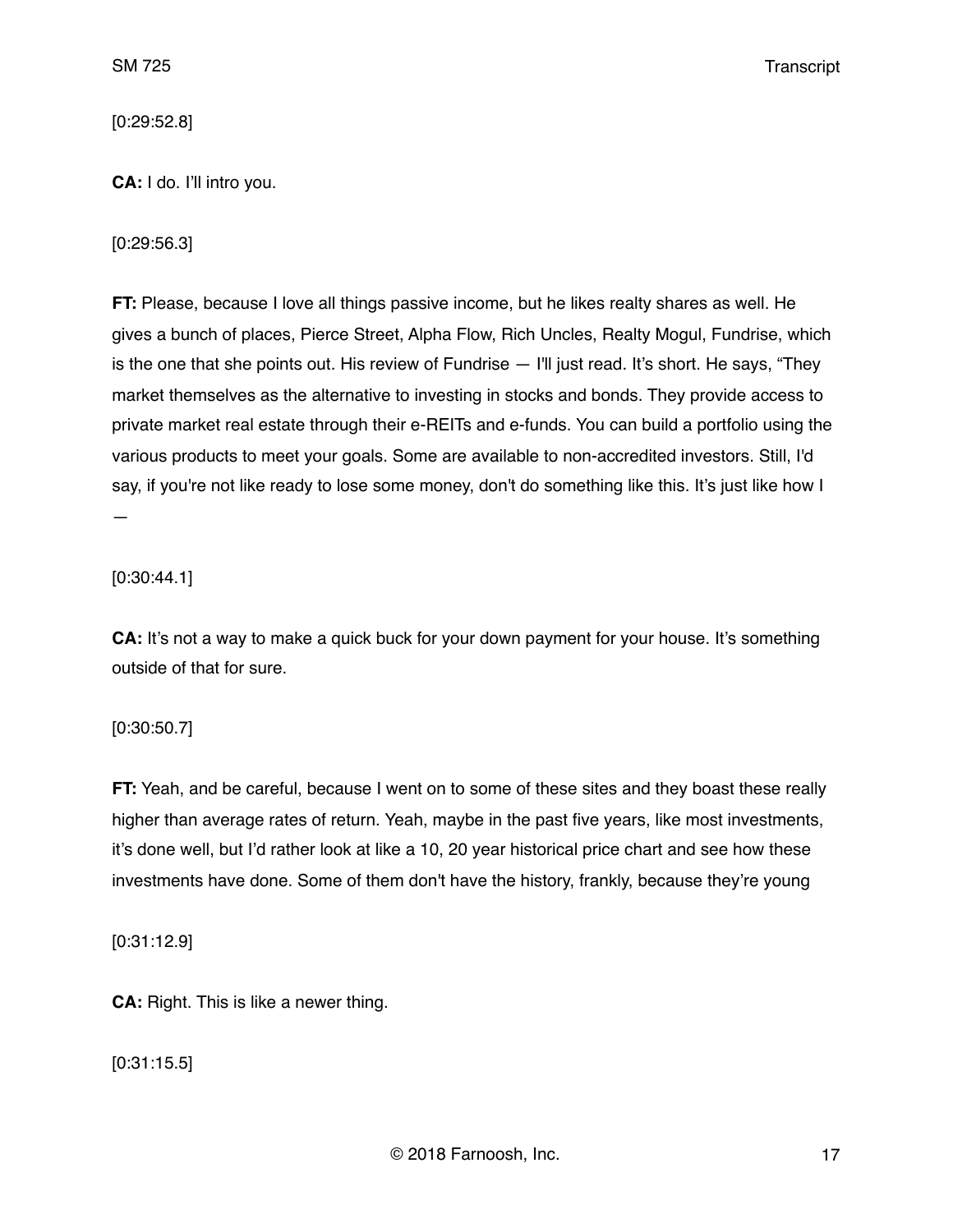**FT:** So take it all with a grain of salt. All right, last but not least. This is a goodie. I want to answer this question, because it's for a parent or a parent to be, and you and I are both mommies. So Megan says, "Is it possible to contribute to a Roth IRA for a future child." She says, "My partner and I are not expecting, but we would like to start saving for college ASAP."

All right. I know you've done some work with brands kind of in this space, right?

[0:31:45.8]

**CA:** A little bit, yeah. I think she's asking the right question. I kind of feel like, Megan, no matter what you do, because you're thinking about this, you're a-okay. You're going to be fine. Your child will have adequate college funds, and it's great that you're asking about a Roth IRA for a future child. We know that's a great investment vehicle to choose, but I don't think, Farnoosh, that you can open a Roth IRA unless you actually have a Social Security number, right? That you exist.

#### [0:32:16.9]

**FT:** Yeah. So you can open up a 529 plan for an unborn child. You just have to switch the beneficiary to your child, from you to your child once the child is born. But a Roth IRA, because you have to invest — The money that goes into a Roth IRA, the eligible dollars that can be invested in a Roth IRA have to be earned income. If you're not alive, you haven't earned anything presumably.

So the idea is that you have to be alive and you also have to be making money from an approved source. So that needs to happen. So, yeah, your child who's 2, 3, 5 could be making money through various jobs, acting, model —

[0:33:01.3]

**CA:** YouTube.

[0:33:02.2]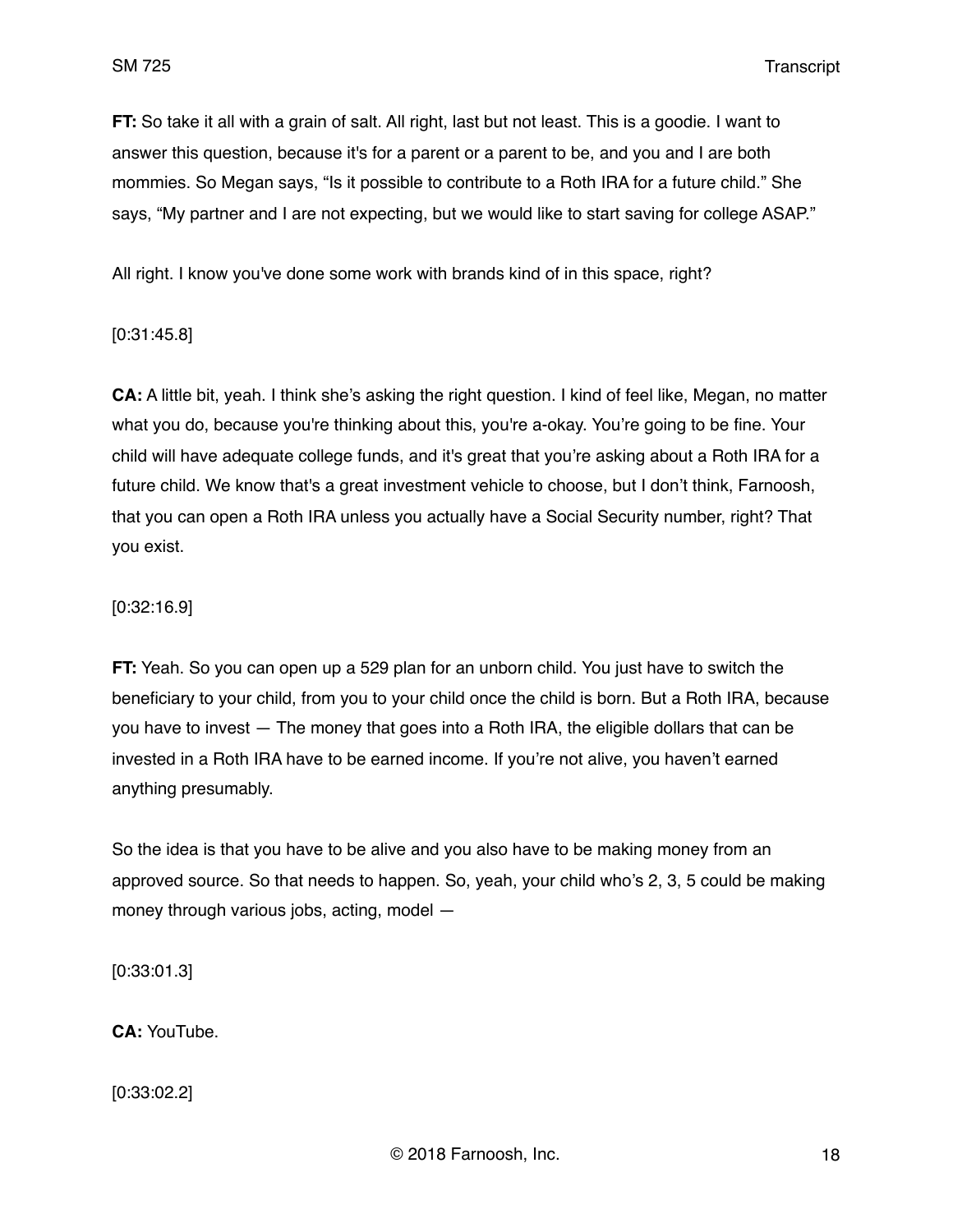**FT:** YouTube. If you have a business and you are employing your child for whatever, I think that can also technically be an eligible way to open up  $-$  Sorry. I think that can then constitute you to open up a Roth IRA in the name of your kid. So you're basically a custodian for this account until your child turns 18, then they can basically take over from there. But all the other same Roth IRA rules apply. You can't contribute more than 50 — Well this year, \$5,500, and it cannot exceed. So, what's the other stipulation? It's something about — Oh! You cannot contribute more than what the child earned in that year.

### [0:33:50.5]

**CA:** So if they only earned a thousand, you can't put 5,500 in there for them. They can only put in what they have earned.

### [0:33:57.0]

**FT:** Exactly. So if your concern is college and you definitely know that your unborn child is going to go to college, then you might look into a 529 because that can give you the head start that you're looking for. But if you don't know, which I don't blame you, then a Roth IRA might be better, because you have more flexibility with the Roth IRA obviously. You can use that for a number of expenses, but it is the sort of account that you cannot open until your child is born and eligible earning money to be able to qualify for the Roth. I hope that makes sense.

The good news is, though, is that these sort of vehicles, the Roth IRA for a child, sometimes are called Kitty funds, Kitty Roth IRAs, they didn't quite exist like a decade ago. They are becoming more ubiquitous, and especially the bigger brokerages. So you can definitely go in and walk into your brokerage or call and ask about them to get more of the details. Some of the plans vary depending on the different banks. Obviously, the different investment access and choices, but I like where her head is at.

### [0:35:06.0]

**CA:** Yeah. You're going to be fine, Megan. You're asking all the right questions.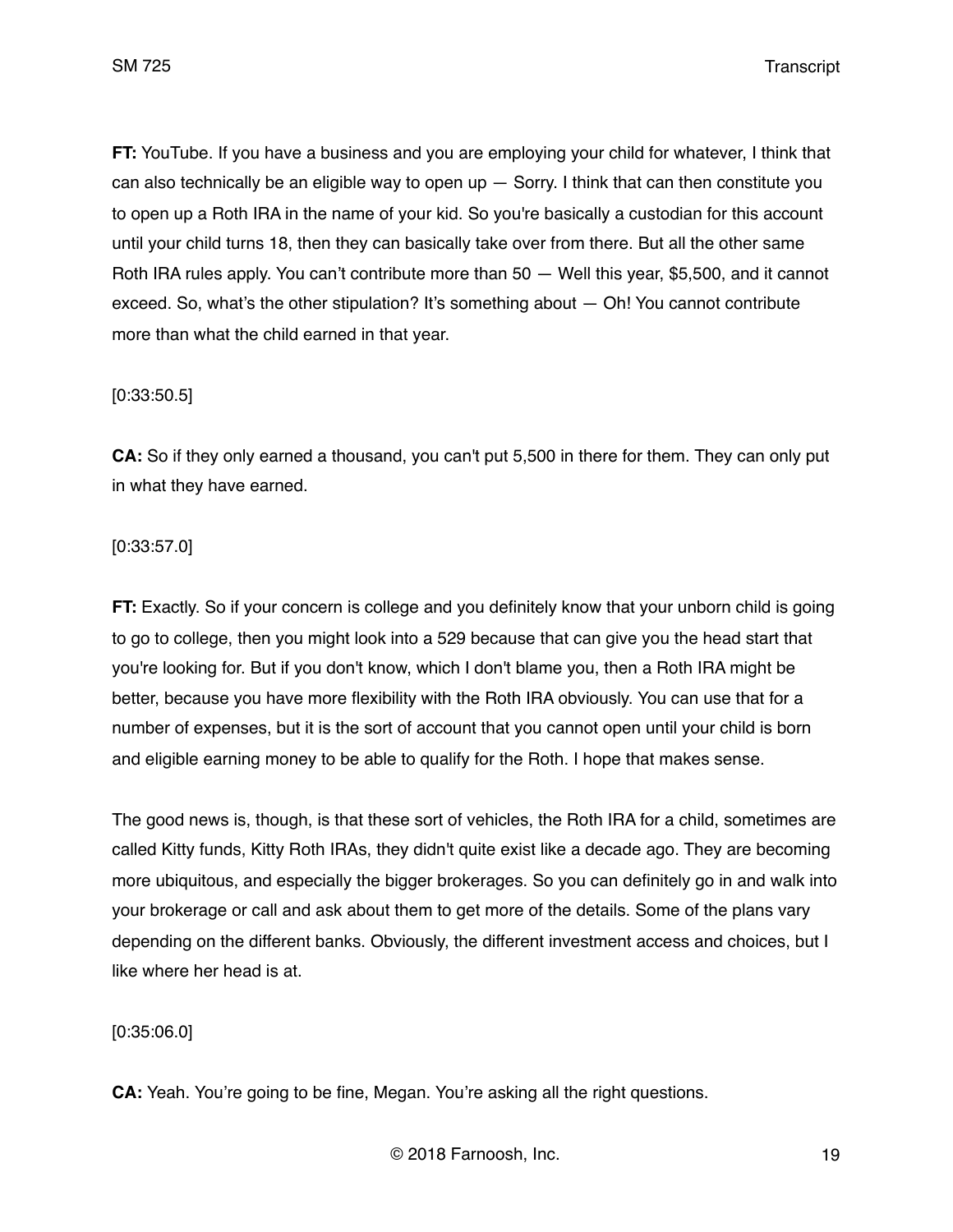[0:35:09.1]

**FT:** You and your children will be fine. I mean, she's listening to financial podcasts. She's already ahead of the curve.

[0:35:14.7]

**CA:** She's all right in my book.

[0:35:16.7]

**FT:** Exactly. All right everyone. Thank you for the questions. Catherine, thank you so much. Any plans for Cinco de Mayo?

[0:35:24.4]

**CA:** Oh! You know me. Just partying hard, Farnoosh. I don't even know it's coming up.

[0:35:28.5]

**FT:** At the gym and party plots. Yeah.

[0:35:31.0]

**CA:** Who knows?

[0:35:32.8]

**FT:** Well, it was really nice to catch up. As always, thank you for the advice, and we'll be sure to send everyone over to catherinealford.com for more on keeping up with Catherine and just being inspired. She keeps it real and raw and we love her for it. We'll have you back hopefully sooner than later.